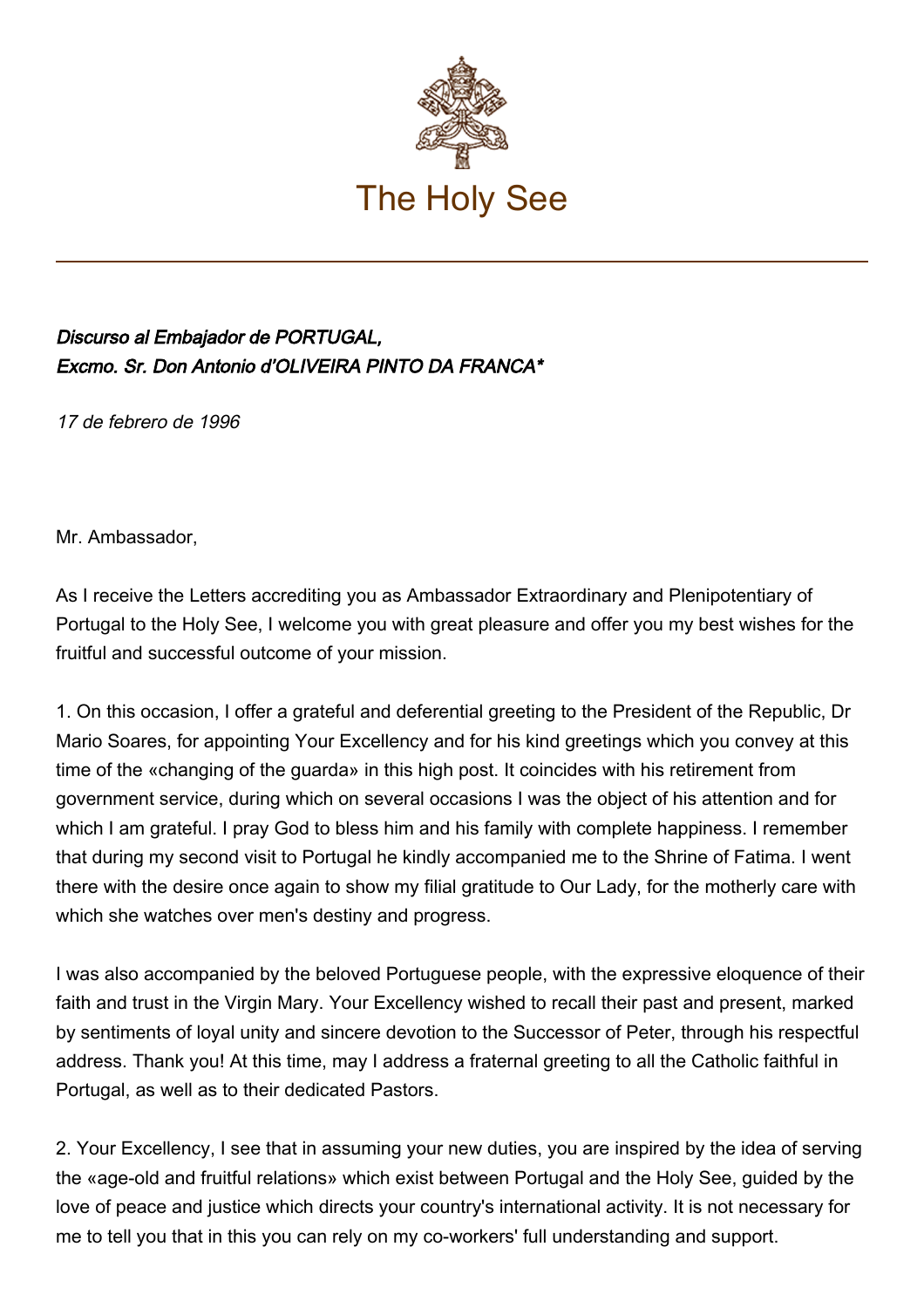Indeed, all those who work sincerely for the integral development of human society will find in the Catholic Church a co‑worker who professes not only real respect for the dignity of each one of the world's nations and for their cultural wealth but who even more so never tires of recalling, for their own good, that the different cultures can and must complement each other within the unity of the great human family.

3. I am grateful to you, Mr. Ambassador, for the importance you gave in your address to the Catholic Church's constant commitment to furthering peace and understanding everywhere, defending constructive dialogue between the interested parties as the only way to overcome differences and conflicts. To promote dialogue and solidarity between individuals and peoples is a duty of all nations and one of the most urgent moral needs of our time. By its own presence in the international community, the Holy See seeks to encourage and support this dialogue, especially with regard to the spiritual and ethical values which are the essential basis of a just society and of a true and lasting peace.

These are principles which your own country shares. They have served in various situations of which the most recent concerns East Timor, whose inhabitants "are still waiting for proposals capable of allowing the realization of their legitimate aspirations to see their special cultural and religious identity recognized (Address to the Diplomatic Corps, 13 January 1996, n. 5; L'Osservatore Romano English edition, 17 January 1996, p. 2). I implore all those who have at heart or who are involved in the Timor problem, to do his part to facilitate and support the dialogue which has been started. I am convinced that Portugal will be able to invest the best - I am quoting of its «capacity for dialogue and respect for the identity of others, possible only with the strength of a sound humility», which its history has demanded and taught. I appeal to the courage of the friends and servants of peace!

Lastly, Mr. Ambassador, I would like to mention the emotion you feel at arriving in Rome on the threshold of the Great Jubilee of the Year 2000, which must be - as I hope and pray insistently - an event of grace and salvation for the Church and for the world. It will demand from both and from others, that they seriously «[meet] the challenge of secularism», in order to broach «the vast subject of the crisis of civilization, which has become apparent especially in the West, which is highly developed from the standpoint of technology but is interiorly impoverished by its tendency to forget God or to keep him at a distance» (Apostolic Letter Tertio millennio adveniente, n. 52). Portuguese society, I am certain, in its different classes and members, and in fidelity to its history and the example of its ancestors, will know how to accept this challenge, with courage and freedom from preconceptions deriving from a non-religious and amoral vision of the person and the human community.

As I bring this meeting to a close, I repeat my cordial wishes that your lofty mission which begins today may be crowned with success. I entrust your person, your loved ones, your co-workers and